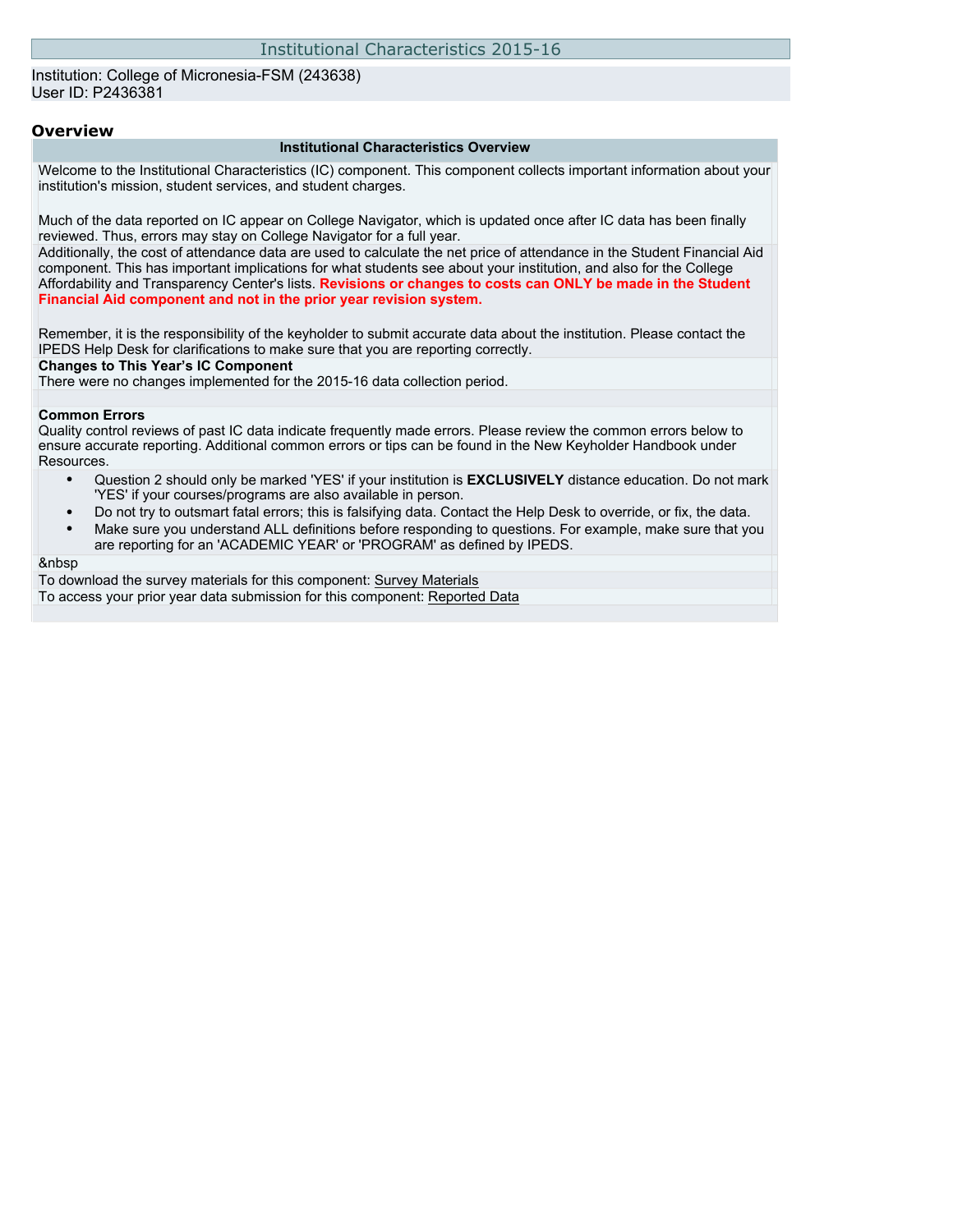## **Part A - Mission Statement and Distance Education**

**1. Provide the institution's mission statement** *or* **a web address (URL) where the mission statement can be found. Typed statements are limited to 2,000 characters or less. The mission statement will be available to the public on College Navigator.**

| <b>Mission Statement URL:</b> | http://www.comfsm.fm/                                                                   |  |  |  |  |  |  |
|-------------------------------|-----------------------------------------------------------------------------------------|--|--|--|--|--|--|
|                               | Please begin URL with "http://" or "https://"                                           |  |  |  |  |  |  |
| <b>Mission Statement</b>      |                                                                                         |  |  |  |  |  |  |
|                               |                                                                                         |  |  |  |  |  |  |
|                               |                                                                                         |  |  |  |  |  |  |
|                               |                                                                                         |  |  |  |  |  |  |
|                               | 2. Are all the programs at your institution offered exclusively via distance education? |  |  |  |  |  |  |
| $\odot$ No                    |                                                                                         |  |  |  |  |  |  |
| Yes<br>O                      |                                                                                         |  |  |  |  |  |  |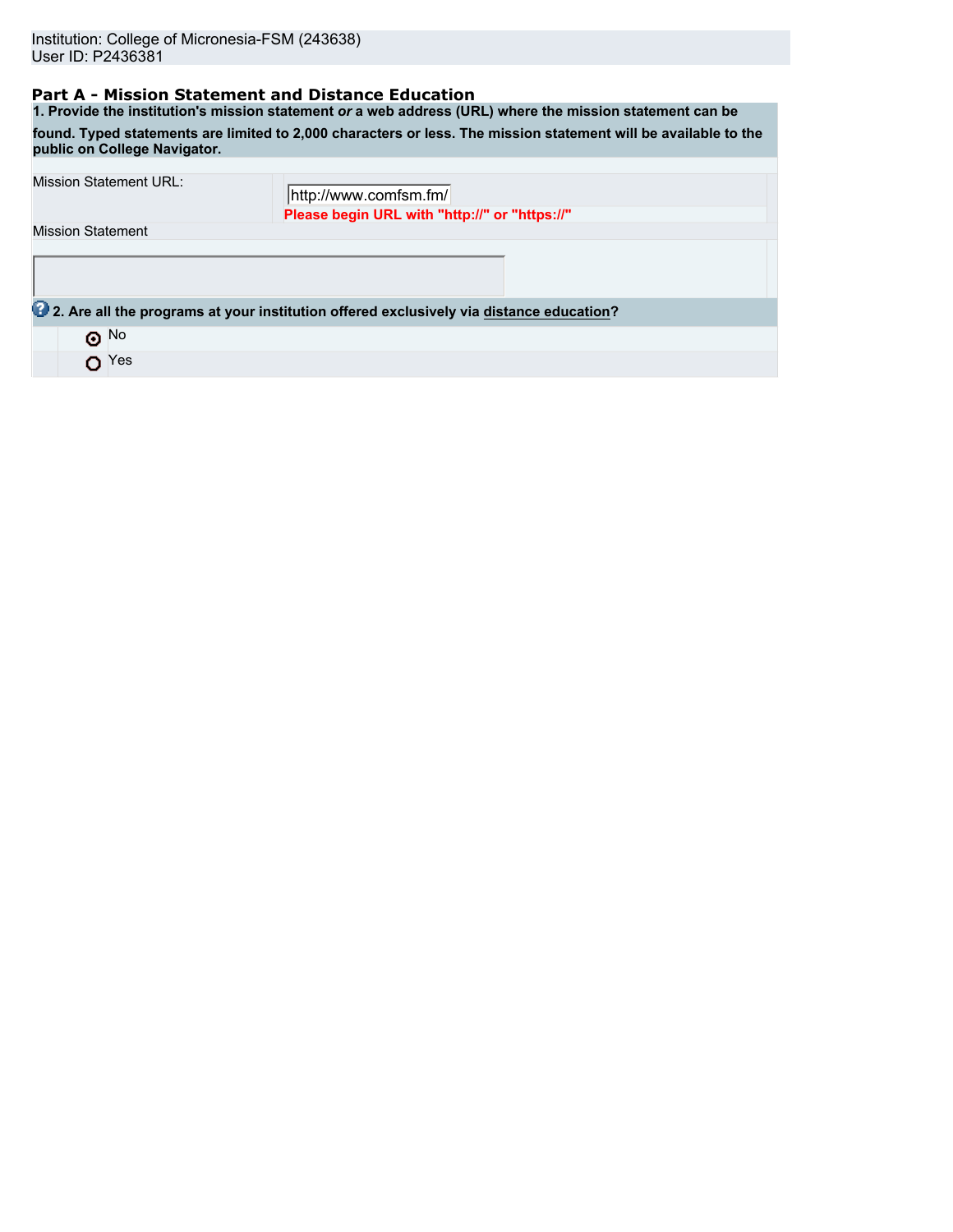| Part B - Services and Programs for Servicemembers and Veterans                                                     |
|--------------------------------------------------------------------------------------------------------------------|
| 1. Which of the following are available to veterans, military servicemembers, or their families?                   |
| Yellow Ribbon Program (officially known as Post-9/11 GI Bill, Yellow Ribbon Program)<br>М                          |
| Credit for military training<br>м                                                                                  |
| Dedicated point of contact for support services for veterans, military servicemembers, and their families<br>м     |
| Recognized student veteran organization                                                                            |
| Member of Servicemembers Opportunity Colleges                                                                      |
| None of the above                                                                                                  |
| $\bigoplus$ You may use the space below to provide context for the data you've reported above. These context notes |
| will be posted on the College Navigator website, and should be written to be understood by students and            |
| parents.                                                                                                           |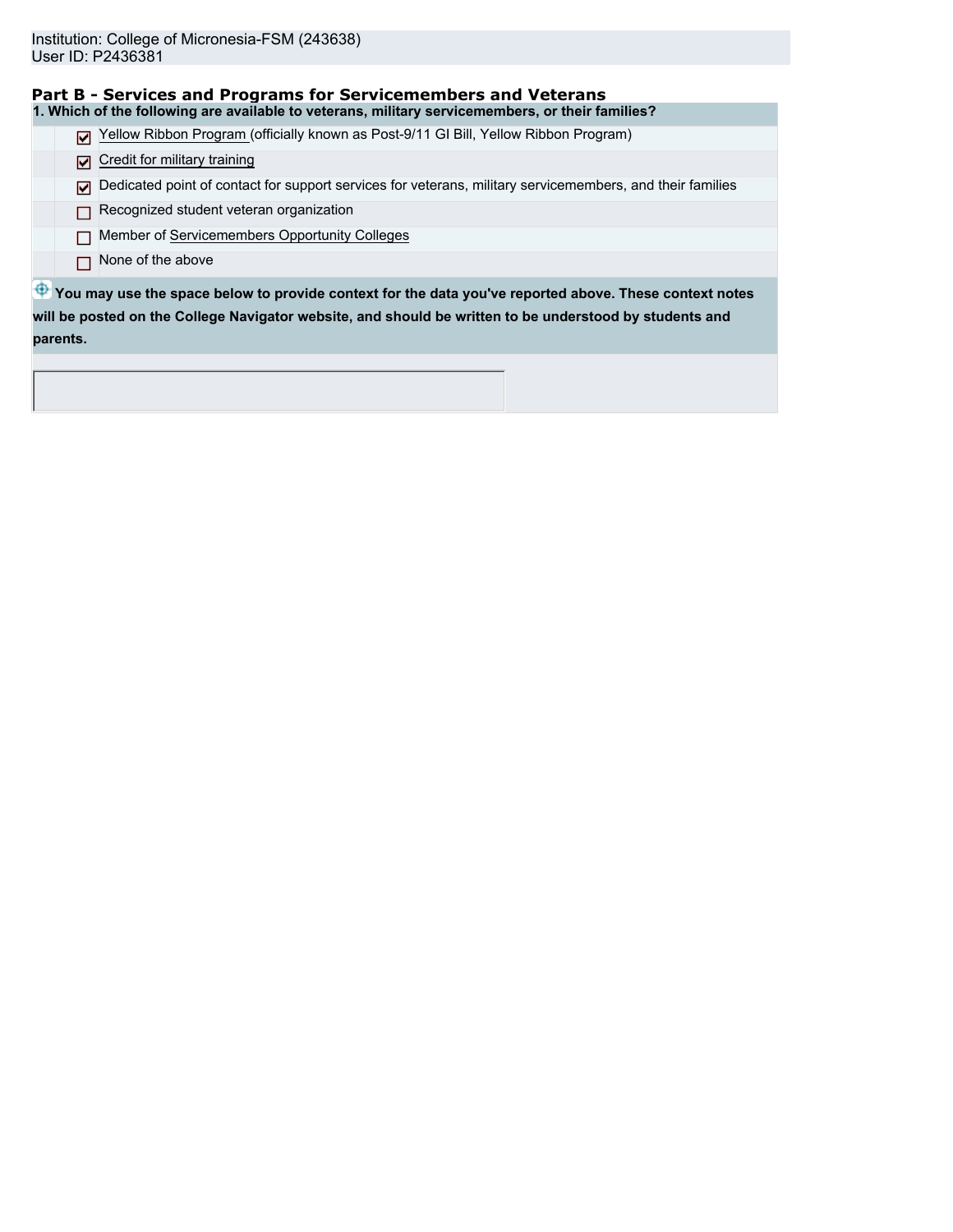|  |  | Part C - Student Services - Special Learning Opportunities |
|--|--|------------------------------------------------------------|
|  |  |                                                            |

**1. Does your institution accept any of the following? [Check all that apply]**

|                                                                                                            |                             |      |                         |                                 |  |  | Dual credit (college credit earned while in high school) |                                                                                                         |           |  |
|------------------------------------------------------------------------------------------------------------|-----------------------------|------|-------------------------|---------------------------------|--|--|----------------------------------------------------------|---------------------------------------------------------------------------------------------------------|-----------|--|
|                                                                                                            | Credit for life experiences |      |                         |                                 |  |  |                                                          |                                                                                                         |           |  |
|                                                                                                            |                             |      |                         | Advanced placement (AP) credits |  |  |                                                          |                                                                                                         |           |  |
| ঢ়                                                                                                         | None of the above           |      |                         |                                 |  |  |                                                          |                                                                                                         |           |  |
|                                                                                                            |                             |      |                         |                                 |  |  |                                                          |                                                                                                         |           |  |
|                                                                                                            |                             |      |                         |                                 |  |  |                                                          | 2. What types of special learning opportunities are offered by your institution? [Check all that apply] |           |  |
|                                                                                                            |                             |      |                         |                                 |  |  |                                                          |                                                                                                         |           |  |
|                                                                                                            | <b>ROTC</b>                 |      |                         |                                 |  |  |                                                          |                                                                                                         |           |  |
|                                                                                                            |                             | Army |                         |                                 |  |  | Navy                                                     |                                                                                                         | Air Force |  |
|                                                                                                            | Study abroad                |      |                         |                                 |  |  |                                                          |                                                                                                         |           |  |
|                                                                                                            |                             |      | Weekend/evening college |                                 |  |  |                                                          |                                                                                                         |           |  |
| ا⊽ا                                                                                                        |                             |      |                         |                                 |  |  |                                                          | Teacher certification (for the elementary, middle school/junior high, or secondary level)               |           |  |
|                                                                                                            |                             |      |                         |                                 |  |  |                                                          | Do not include certifications to teach at the postsecondary level.                                      |           |  |
|                                                                                                            | М                           |      |                         |                                 |  |  |                                                          |                                                                                                         |           |  |
| Students can complete their preparation in certain areas of specialization                                 |                             |      |                         |                                 |  |  |                                                          |                                                                                                         |           |  |
| Students must complete their preparation at another institution for certain areas of specialization<br>ا⊽ا |                             |      |                         |                                 |  |  |                                                          |                                                                                                         |           |  |
|                                                                                                            |                             |      |                         |                                 |  |  |                                                          | This institution is approved by the state for the initial certification or licensure of teachers        |           |  |
|                                                                                                            | None of the above           |      |                         |                                 |  |  |                                                          |                                                                                                         |           |  |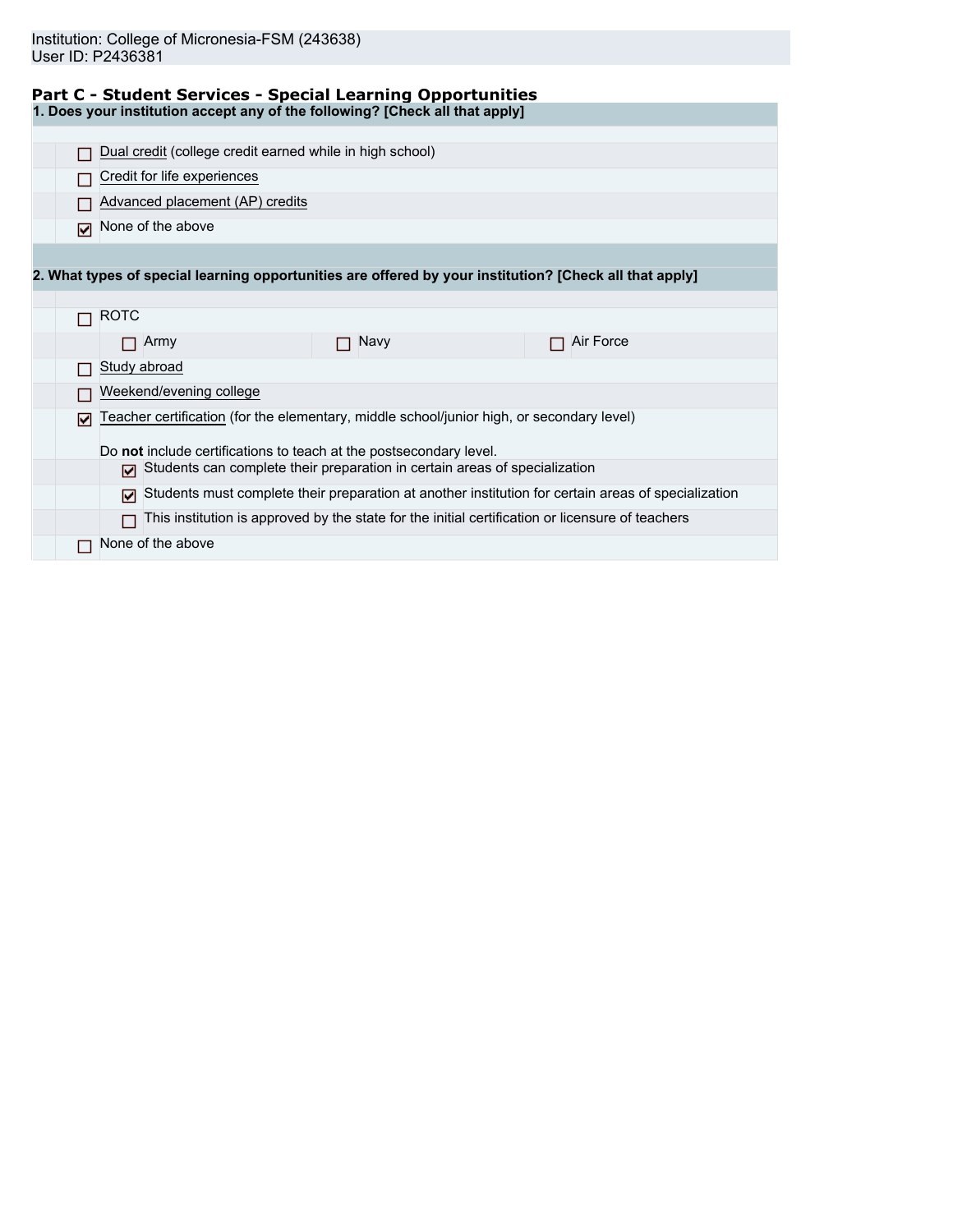### **Part C - Student Services - Distance Opportunities**

**4. Which of the following selected student services are offered by your institution? [Check all that apply]**

|                                                                 | Remedial services                        |                                                                                                               |  |  |  |
|-----------------------------------------------------------------|------------------------------------------|---------------------------------------------------------------------------------------------------------------|--|--|--|
|                                                                 | ☑<br>Academic/career counseling services |                                                                                                               |  |  |  |
|                                                                 | ⊽                                        |                                                                                                               |  |  |  |
|                                                                 | ⊽                                        | Employment services for current students                                                                      |  |  |  |
|                                                                 |                                          | Placement services for program completers                                                                     |  |  |  |
|                                                                 |                                          | On-campus day care for children of students                                                                   |  |  |  |
|                                                                 | None of the above                        |                                                                                                               |  |  |  |
|                                                                 |                                          |                                                                                                               |  |  |  |
|                                                                 |                                          | 5. Does your institution have its own library or are you financially supporting a shared library with another |  |  |  |
|                                                                 | postsecondary education institution?     |                                                                                                               |  |  |  |
|                                                                 | have our own library                     |                                                                                                               |  |  |  |
|                                                                 |                                          | Do not have our own library but contribute financial support to a shared library                              |  |  |  |
|                                                                 | Neither of the above                     |                                                                                                               |  |  |  |
|                                                                 |                                          | 6. Indicate whether or not any of the following alternative tuition plans are offered by your institution.    |  |  |  |
|                                                                 |                                          |                                                                                                               |  |  |  |
|                                                                 |                                          | O <sub>No</sub>                                                                                               |  |  |  |
|                                                                 |                                          | ക $Yes$                                                                                                       |  |  |  |
|                                                                 |                                          | Tuition guarantee                                                                                             |  |  |  |
|                                                                 |                                          | Prepaid tuition plan                                                                                          |  |  |  |
|                                                                 |                                          | Tuition payment plan                                                                                          |  |  |  |
|                                                                 |                                          | $\Box$ Other (specify in box below)                                                                           |  |  |  |
|                                                                 |                                          | 7. Please indicate at what level(s) your institution offers distance education opportunities (courses and/or  |  |  |  |
| programs).                                                      |                                          |                                                                                                               |  |  |  |
|                                                                 |                                          |                                                                                                               |  |  |  |
|                                                                 | Undergraduate                            |                                                                                                               |  |  |  |
|                                                                 | Graduate                                 |                                                                                                               |  |  |  |
| The institution does not offer distance education opportunities |                                          |                                                                                                               |  |  |  |
|                                                                 |                                          | You may use the space below to provide context for the alternative tuition plans you've reported above.       |  |  |  |
|                                                                 |                                          | These context notes will be posted on the College Navigator website, and should be written to be understood   |  |  |  |
|                                                                 | by students and parents.                 |                                                                                                               |  |  |  |
|                                                                 |                                          |                                                                                                               |  |  |  |
|                                                                 |                                          |                                                                                                               |  |  |  |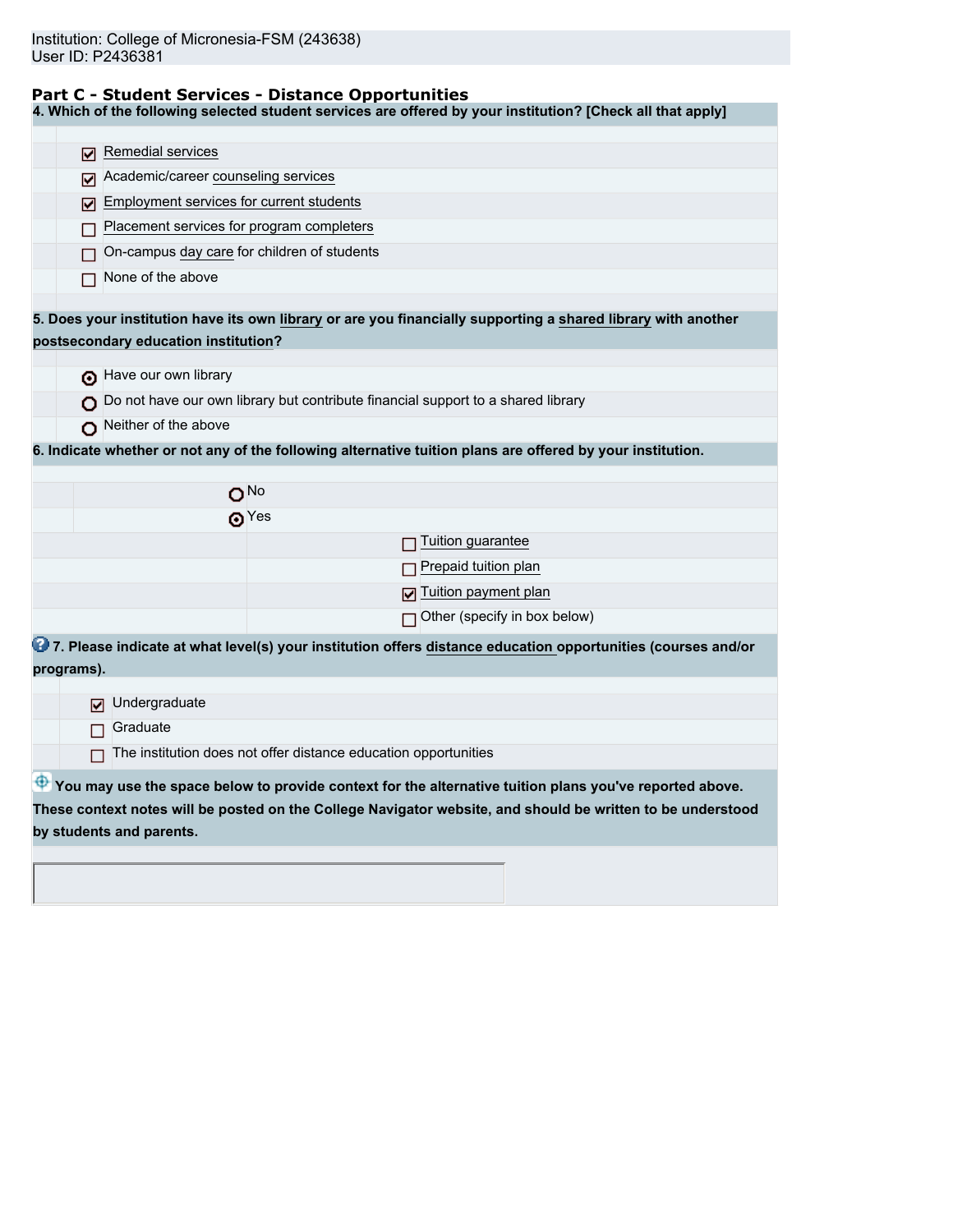### **Part C - Disability Service**

**Please indicate the percentage of all undergraduate students enrolled during fall 2014 who were formally registered as students with disabilities with the institution's office of disability services (or the equivalent office).** 3 percent or less

O More than 3 percent:  $\sim$  %

 $\bigoplus$  **You may use the space below to provide context for the data you've reported above. These context notes will be posted on the College Navigator website, and should be written to be understood by students and parents.**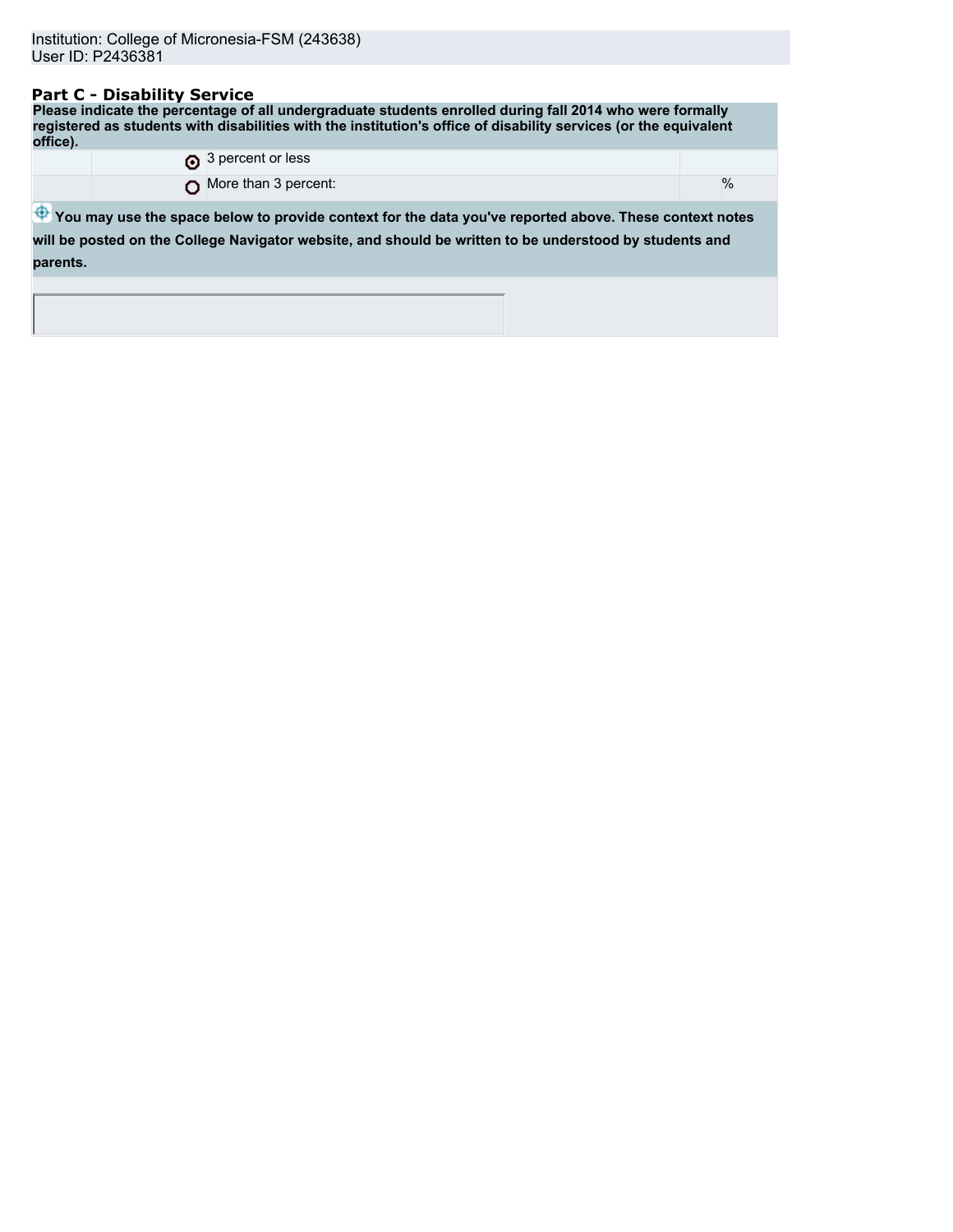### **Part D - Student Charges Questions**

| 1. Are all full-time, first-time degree/certificate-seeking students required to live on campus or in institutionally- |
|------------------------------------------------------------------------------------------------------------------------|
|------------------------------------------------------------------------------------------------------------------------|

### **controlled housing?**

|           | If you answer Yes to this question, you will not be asked to report off-campus room and board in the price of attendance |  |  |
|-----------|--------------------------------------------------------------------------------------------------------------------------|--|--|
| $(D11)$ . |                                                                                                                          |  |  |

*This is only a screening question, and your response does not show up on College Navigator.*

*If you make any exceptions to this rule, and have even one first-time, full-time student living off-campus, please answer No so that this does not cause conflicts with the Student Financial Aid survey. Making changes to the SFA component is very difficult and may lead to inaccurate reporting for your institution.*

|           |                                                                                                                                                                   | $\odot$ No                                                                        |
|-----------|-------------------------------------------------------------------------------------------------------------------------------------------------------------------|-----------------------------------------------------------------------------------|
|           |                                                                                                                                                                   | Yes, and we do not make ANY<br>(even one) exceptions to this rule                 |
|           | 2. Does your institution charge different tuition for in-district, in-state, or out-of-state students?                                                            |                                                                                   |
| students. | If you answer Yes to this question, you will be expected to report tuition amounts for in-district, in-state, and out-of-state                                    |                                                                                   |
|           | Please only select Yes if you really charge different tuition rates, or you will be reporting the same numbers 3 times.                                           |                                                                                   |
|           |                                                                                                                                                                   | ⊙ No                                                                              |
|           |                                                                                                                                                                   | $\mathbf{O}$ Yes                                                                  |
|           | 3. Does your institution offer institutionally-controlled housing (either on or off campus)?                                                                      |                                                                                   |
|           | If you answer Yes to this question, you will be expected to specify a housing capacity, and to report a room charge or a<br>combined room and board charge (D10). |                                                                                   |
|           | o                                                                                                                                                                 | No.                                                                               |
|           |                                                                                                                                                                   | $\odot$ Yes                                                                       |
|           |                                                                                                                                                                   | Specify housing capacity for<br>academic year 2015-16                             |
|           |                                                                                                                                                                   | 75                                                                                |
|           | 4. Do you offer board or meal plans to your students?                                                                                                             |                                                                                   |
| $(D10)$ . | If you answer Yes to this question, you will be expected to report a board charge or combined room and board charge                                               |                                                                                   |
|           |                                                                                                                                                                   | $O$ No                                                                            |
|           |                                                                                                                                                                   | Pes - Enter the number of meals<br>per week in the maximum meal<br>plan available |
|           |                                                                                                                                                                   | 21                                                                                |
|           |                                                                                                                                                                   | $\blacksquare$ Yos Number of moals per wook                                       |

Yes - Number of meals per week can vary (e.g., students' charge meals against a meal card)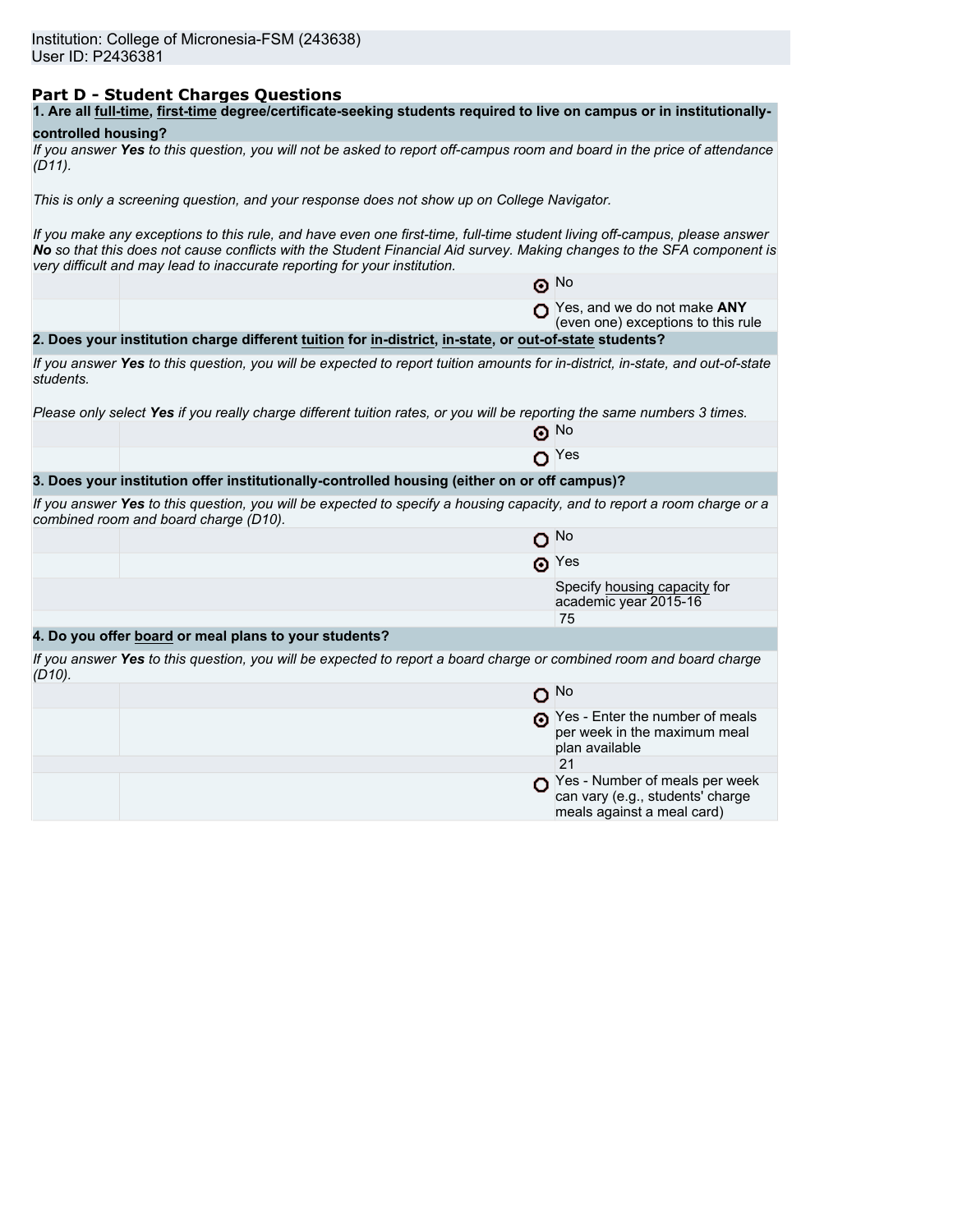# **Part D - Undergraduate Student Charges**

| If the institution charges an application fee, indicate the amount.                                                          |                 |                   |
|------------------------------------------------------------------------------------------------------------------------------|-----------------|-------------------|
|                                                                                                                              | <b>C</b> Amount | <b>Prior year</b> |
| Undergraduate application fee                                                                                                | 10              | 10                |
| 5. Charges to full-time undergraduate students for the full academic year 2015-16                                            |                 |                   |
|                                                                                                                              |                 |                   |
| Please be sure to report an average tuition that includes all students at all levels (freshman, sophomore, etc.).            |                 |                   |
|                                                                                                                              |                 |                   |
|                                                                                                                              | Amount          | <b>Prior year</b> |
| All full-time undergraduates                                                                                                 |                 |                   |
| Average tuition                                                                                                              | 4,465           | 4,230             |
| Required fees                                                                                                                | 1.020           | 1,025             |
| 6. Per credit hour charge for part-time undergraduate students                                                               |                 |                   |
| Please be sure to report an average per credit tuition that includes all students at all levels (freshman, sophomore, etc.). |                 |                   |
|                                                                                                                              |                 |                   |
|                                                                                                                              | <b>Amount</b>   | <b>Prior year</b> |
| Per credit hour charge                                                                                                       | 135             | 125               |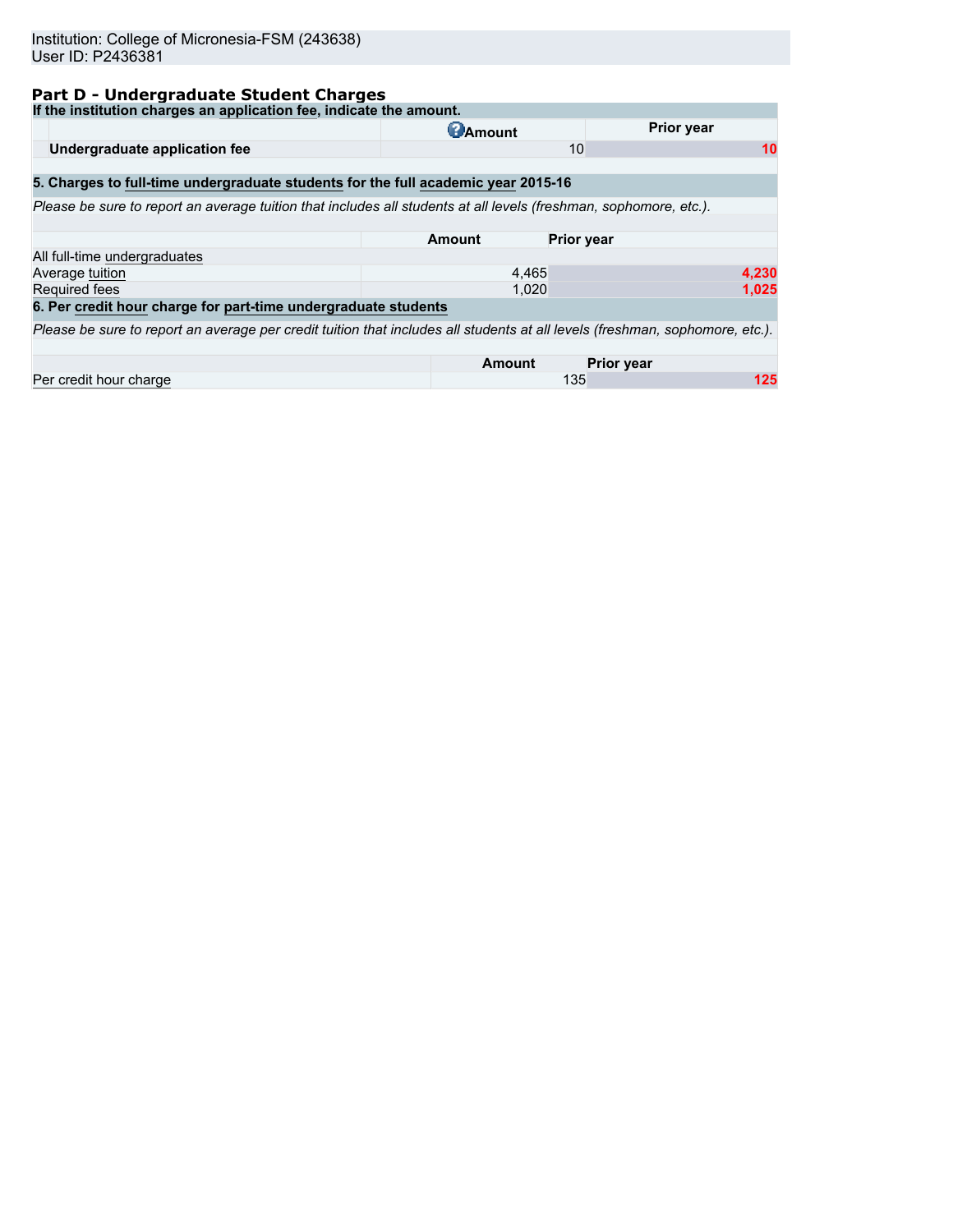### **Part D - Student Charges - Room and Board 10. What are the typical room and board charges for a student for the full academic year 2015-16?**

| If your institution offers room or board at no charge to students, enter zero.                                                                        |               |                   |
|-------------------------------------------------------------------------------------------------------------------------------------------------------|---------------|-------------------|
| If you report room and board separately, leave the combined charge blank. If you report a combined charge, leave the<br>room and board charges blank. |               |                   |
| Room and board charges                                                                                                                                | <b>Amount</b> | <b>Prior year</b> |
| Room charge (Double occupancy)                                                                                                                        | 734           | 734               |
| Board charge (Maximum plan)                                                                                                                           | 3.528         | 2,940             |
| Combined room and board charge<br>(Answer only if you CANNOT separate room and board charges.)                                                        | <b>NA</b>     |                   |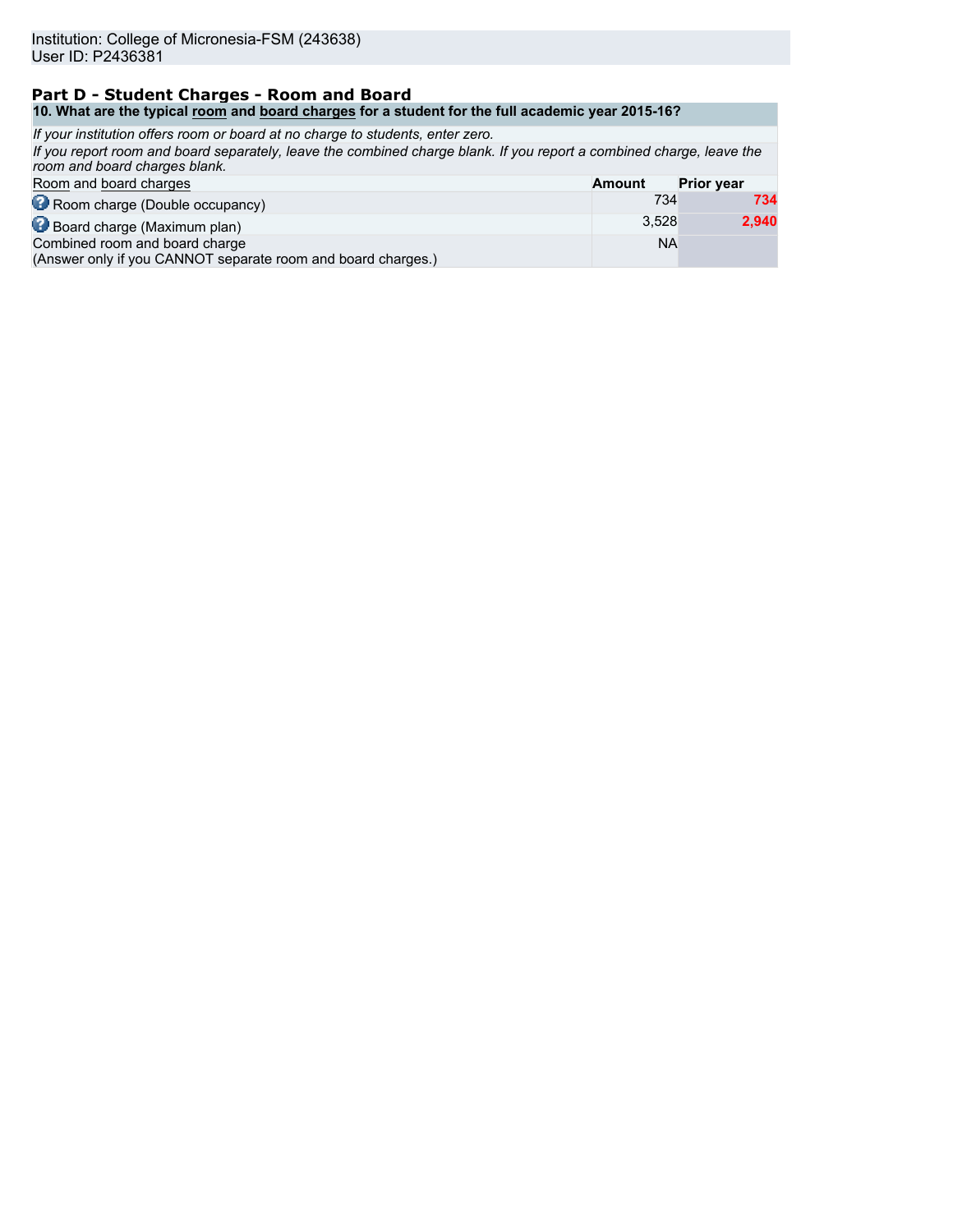#### **Part D - Student Charges - Price of Attendance 11. Cost of attendance for full-time, first-time undergraduate students:**

*Please enter the amounts requested below. These data will be made available to the public on College Navigator. If your institution participates in any Title IV programs (Pell, Stafford, etc.), you must complete all information. Estimates of expenses for books and supplies, room and board, and other expenses are those from the Cost of Attendance report used by the financial aid office in determining financial need. Please talk to your financial aid office to get these numbers, to ensure that you are reporting correctly.*

**1** If the 2015-16 tuition and/or fees as reported on this page for *full-time, first-time students* are covered by a tuition guarantee program, check the applicable box(es) under 'Tuition Guarantee'. Additionally, please indicate the maximum % increase that is guaranteed. *These numbers are expected to be fairly small. Please contact the Help Desk if you are confused about these values and how to report them.*

| Charges for full academic year       |       |       | 2012-13 2013-14 2014-15 2015-16 |                          |                                                                                                            |                                 |
|--------------------------------------|-------|-------|---------------------------------|--------------------------|------------------------------------------------------------------------------------------------------------|---------------------------------|
| Published tuition and required fees: |       |       |                                 |                          | <b>C</b> Tuition<br>Guarantee<br>(check only if<br>applicable to<br>entering<br>students in 2015<br>$-16)$ | <b>Guaranteed</b><br>increase % |
| Tuition                              | 3,491 | 4,230 | 4,230                           | 4,521                    | $\Box$                                                                                                     |                                 |
| Required fees                        | 400   | 850   | 850                             | 1,020                    | П                                                                                                          |                                 |
| Tuition + fees total                 | 3,891 | 5,080 | 5,080                           | 5,541                    |                                                                                                            |                                 |
| Books and supplies                   | 530   | 530   | 530                             | $\bigcirc$ 1,250         |                                                                                                            |                                 |
| On-campus:                           |       |       |                                 |                          |                                                                                                            |                                 |
| Room and board                       | 3,674 | 3,674 | 3,674                           | $\bigcirc$ 4,551         |                                                                                                            |                                 |
| Other expenses                       | 1,250 | 1,250 | 1,250                           | $\bigcirc$ 1,875         |                                                                                                            |                                 |
| Room and board and other expenses    | 4,924 | 4,924 | 4,924                           | 6,426                    |                                                                                                            |                                 |
| Off-campus (not with family):        |       |       |                                 |                          |                                                                                                            |                                 |
| Room and board                       | 1,560 | 1,560 | 2,500                           | 2,750                    |                                                                                                            |                                 |
| Other expenses                       | 2,050 | 2,050 | 2,050                           | 3,875                    |                                                                                                            |                                 |
| Room and board and other expenses    | 3,610 | 3,610 | 4,550                           | 7,625                    |                                                                                                            |                                 |
| Off-campus (with family):            |       |       |                                 |                          |                                                                                                            |                                 |
| Other expenses                       | 2,050 | 2,050 |                                 | $2,050$ $\bigcirc$ 3,875 |                                                                                                            |                                 |

 $\bigoplus$  **You may use the space below to provide context for the data you've reported above. These context notes will be posted on the College Navigator website, and should be written to be understood by students and parents.**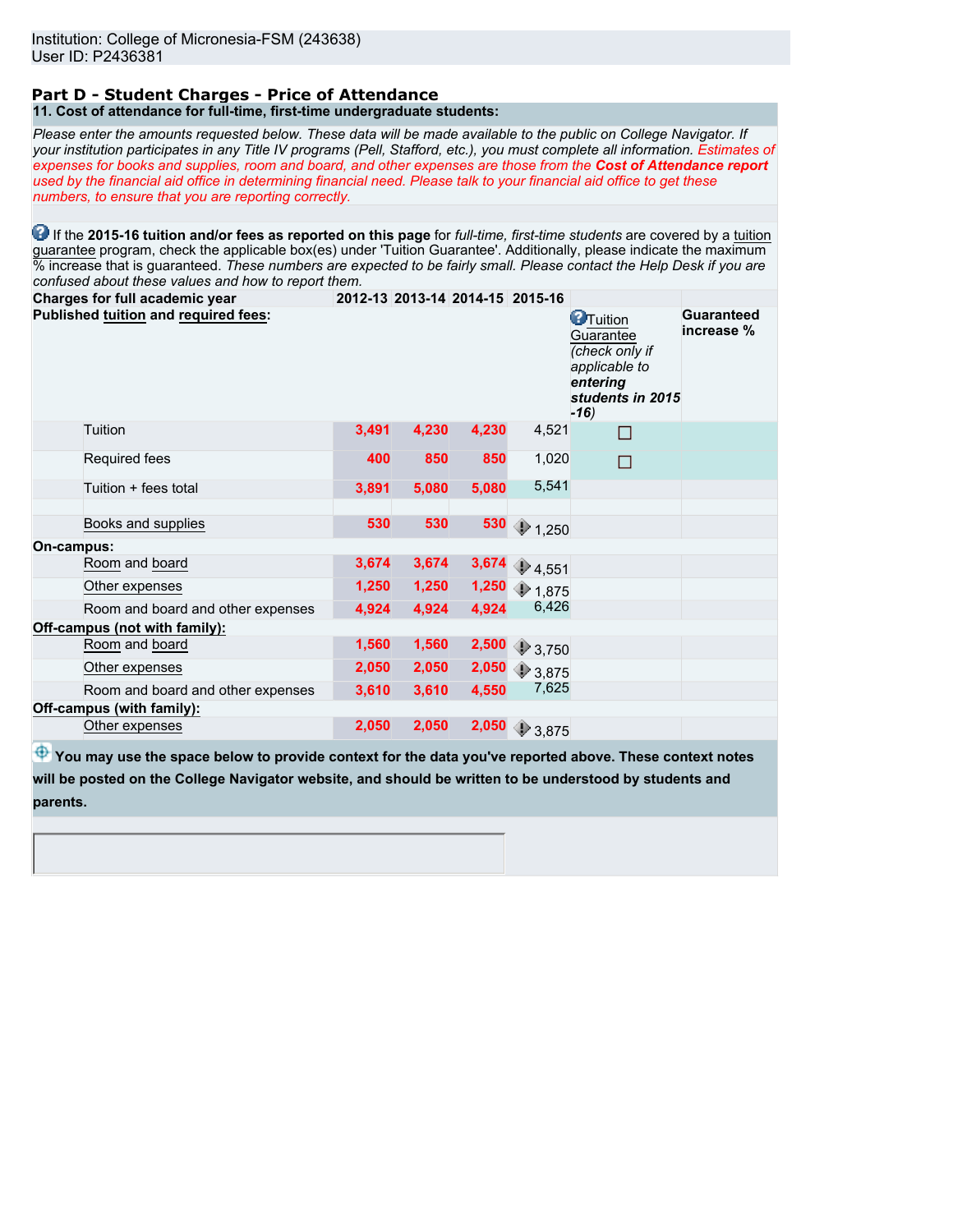## **Part E - Athletic Association**

|  | 1. Is this institution a member of a national athletic association? |  |
|--|---------------------------------------------------------------------|--|
|--|---------------------------------------------------------------------|--|

| $\odot$ No |                                                            |
|------------|------------------------------------------------------------|
|            | Yes - Check all that apply                                 |
|            | National Collegiate Athletic Association (NCAA)            |
|            | National Association of Intercollegiate Athletics (NAIA)   |
|            | National Junior College Athletic Association (NJCAA)       |
|            | United States Collegiate Athletic Association (USCAA)      |
|            | National Christian College Athletic Association<br>(NCCAA) |
|            | Other                                                      |

**2. If this institution is a member of the NCAA or NAIA, specify the conference FOR EACH SPORT using the pull down menu.**

| <b>Sport</b>               |                          | <b>NCAA or NAIA member</b> | <b>Conference</b> |
|----------------------------|--------------------------|----------------------------|-------------------|
| Football                   | $\odot$ No               | $\bigcap$ Yes-Specify      | Select One        |
| Basketball                 | $\boldsymbol{\Theta}$ No | Yes-Specify                | Select One        |
| Baseball                   | $\odot$ No               | $\bigcap$ Yes-Specify      | Select One        |
| Cross country and/or track | ெ No                     | Yes-Specify                | Select One        |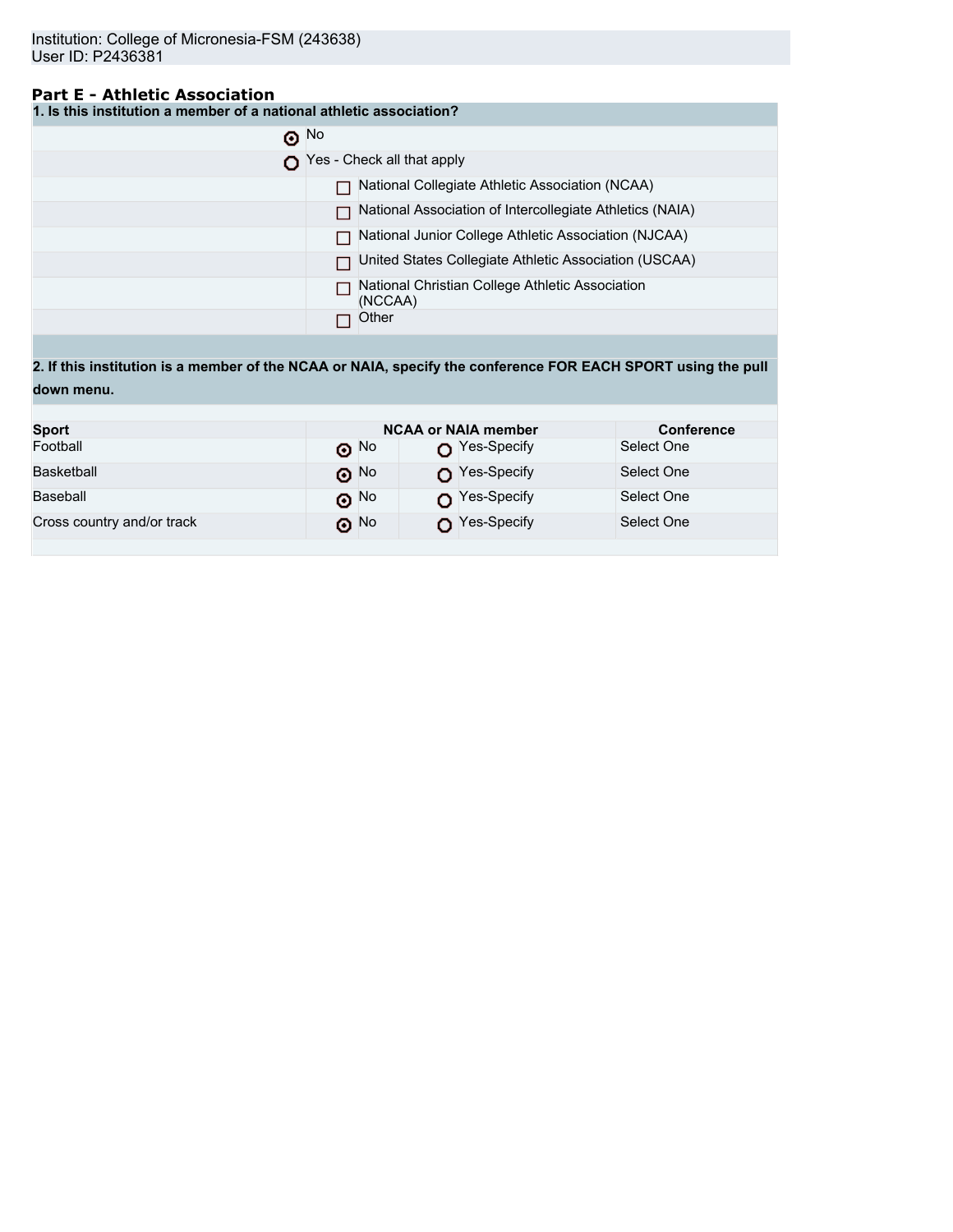**Summary**

### **Institutional Characteristics Component Summary Academic Year Reporters**

IPEDS collects important information regarding your institution. All data reported in IPEDS survey components become available in the IPEDS Data Center and appear as aggregated data in various Department of Education reports. Additionally, some of the reported data appears specifically for your institution through the College Navigator website and is included in your institution's Data Feedback Report (DFR). The purpose of this summary is to provide you an opportunity to view some of the data that, when accepted through the IPEDS quality control process, will appear on the College Navigator website and/or your DFR. College Navigator is updated approximately three months after the data collection period closes and Data Feedback Reports will be available through the [Data Center](http://nces.ed.gov/ipeds/datacenter/) and sent to your institution's CEO in November 2016.

Please review your data for accuracy. If you have questions about the data displayed below after reviewing the data reported on the survey screens, please contact the IPEDS Help Desk at: 1-877-225-2568 or ipedshelp@rti.org.

| <b>GENERAL INFORMATION</b>                                                                           |                                                                                                      |  |  |
|------------------------------------------------------------------------------------------------------|------------------------------------------------------------------------------------------------------|--|--|
| Mission Statement                                                                                    | http://www.comfsm.fm/?g=mission-statement                                                            |  |  |
| Are all the programs at your institution<br>offered completely via distance<br>education?            | <b>No</b>                                                                                            |  |  |
| Special Learning Opportunities                                                                       | Teacher certification (below the postsecondary level)                                                |  |  |
| Student Services                                                                                     | Remedial services<br>Academic/career counseling services<br>Employment services for current students |  |  |
| Credit Accepted                                                                                      | N/A                                                                                                  |  |  |
| Undergraduate students enrolled who<br>are formally registered with office of<br>disability services | 3 percent or less                                                                                    |  |  |

| <b>PRICING INFORMATION</b>                                                          |                                       |                      |         |             |         |
|-------------------------------------------------------------------------------------|---------------------------------------|----------------------|---------|-------------|---------|
| Estimated expenses for academic year for full-time, first-time students             |                                       | 2012-13              | 2013-14 | $2014 - 15$ | 2015-16 |
|                                                                                     | Tuition and fees                      | \$3,891              | \$5,080 | \$5,080     | \$5,541 |
|                                                                                     | Books and supplies                    | \$530                | \$530   | \$530       | \$1,250 |
|                                                                                     | On-campus room and board              | \$3,674              | \$3,674 | \$3,674     | \$4,551 |
|                                                                                     | On-campus other expenses              | \$1,250              | \$1,250 | \$1,250     | \$1,875 |
|                                                                                     | Off-campus room and board             | \$1,560              | \$1,560 | \$2,500     | \$3,750 |
|                                                                                     | Off-campus other expenses             | \$2,050              | \$2,050 | \$2,050     | \$3,875 |
|                                                                                     | Off-campus with family other expenses | \$2,050              | \$2,050 | \$2,050     | \$3,875 |
| Average undergraduate student tuition and fees for academic year 2015-<br><b>16</b> |                                       | Tuition              |         | Fees        |         |
|                                                                                     |                                       |                      | \$4,465 |             | \$1,020 |
| Alternative tuition plans                                                           |                                       | Tuition payment plan |         |             |         |